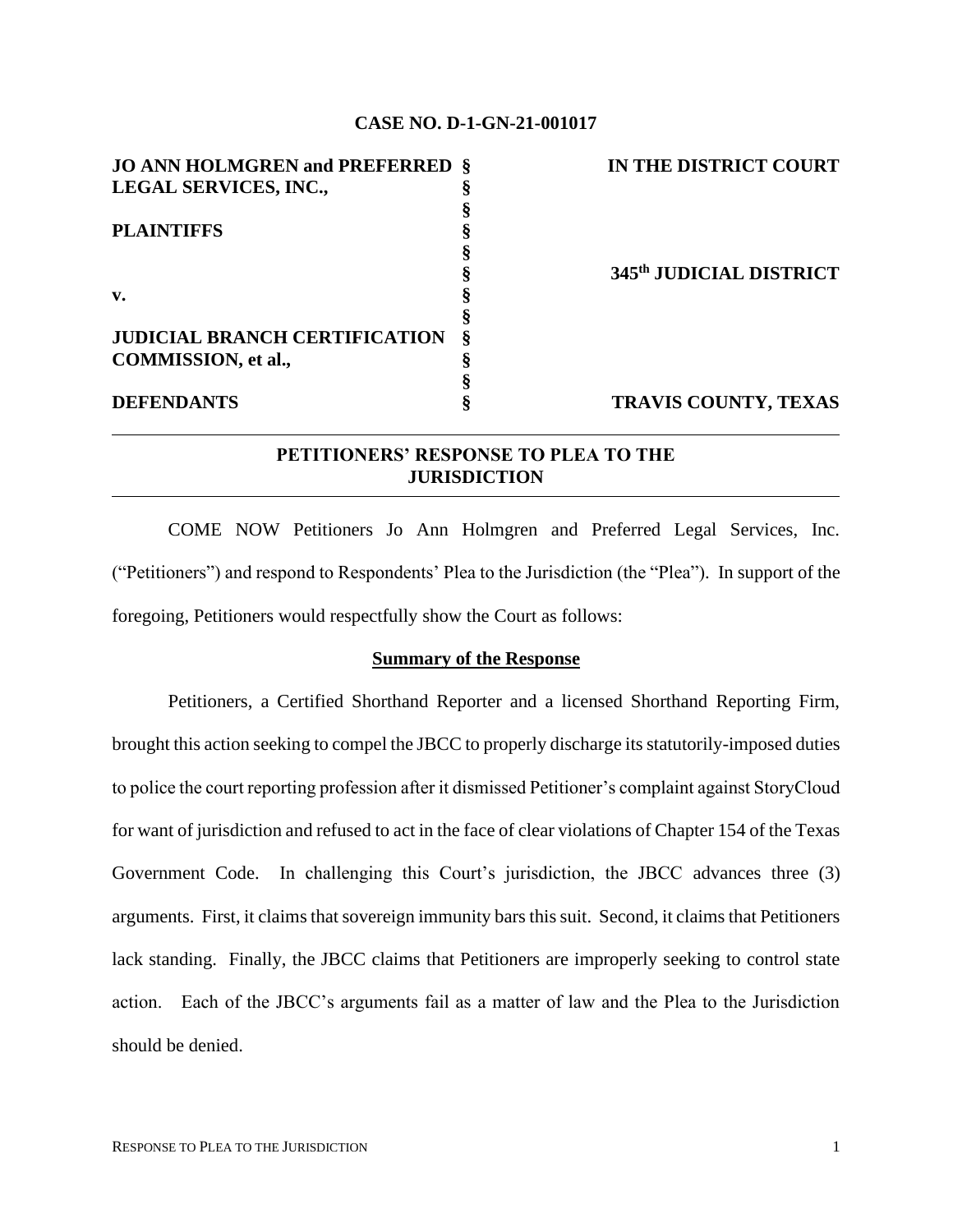Last December, the 1<sup>st</sup> Court of Appeals, sitting for the Austin Court of Appeals, reiterated the well-established precedent that sovereign immunity does not apply in mandamus proceedings. *See St. Jude Healthcare, Ltd. v. Tex. HHS Comm'n*, No. 01-20-00076-CV, 2021 Tex. App. LEXIS 9865, at \*18-20 (Tex. App.—Houston [1st Dist.] Dec. 14, 2021, no pet.). Second, as the initiating complainants against StoryCloud, Petitioners have standing to maintain this action. As far back as 1968, the Texas Supreme Court held that attorneys had independent standing to police the profession. *See Touchy v. Hous. Legal Found*., 432 S.W.2d 690, 694 (Tex. 1968). Finally, the JBCC's third argument is merits based and not properly raised in a plea to the jurisdiction. *See Anding v. City of Austin,* No. 03-18-00307-CV, 2020 Tex. App. LEXIS 3578, 2020 WL 2048255 (Tex. App.—Austin Apr. 29, 2020, no pet.) (mem. op.).

### **Background Facts**

StoryCloud, Inc. ("StoryCloud") was licensed by the JBCC as a Court Reporting Firm bearing the designation CRF-11576. StoryCloud advertises itself as being a digital court reporting service.<sup>1</sup> Rather than using a Certified Shorthand Reporter, StoryCloud sends an unlicensed notary public to act as the deposition officer.<sup>2</sup> This unlicensed notary operates electronic recording equipment which records the deposition locally and to the cloud.<sup>3</sup> StoryCloud then uses artificial intelligence to produce a transcript.<sup>4</sup> Although it offers transcripts that are certified by a Certified Shorthand Reporter, StoryCloud's advertising is directed at its artificial intelligence products.<sup>5</sup> Petitioners understand that Farmers and certain other insurance companies are conducting depositions of plaintiffs using StoryCloud's transcript on demand service.<sup>6</sup> StoryCloud apparently

<sup>&</sup>lt;sup>1</sup> See Declaration of Dennis Holmgren (the "Holmgren Declaration"), which is attached hereto and incorporated herein by reference, Ex. B, p. 6; Ex. B to the Second Amended Petition.

<sup>2</sup> Holmgren Declaration, Ex. B. p. 7; Ex. B to the Second Amended Petition.

<sup>&</sup>lt;sup>3</sup> Holmgren Declaration, Ex. B. p. 7-12; Ex. B to the Second Amended Petition.

<sup>4</sup> Holmgren Declaration, Ex. B. p. 7-12; Ex. B to the Second Amended Petition.

<sup>5</sup> Holmgren Declaration, Ex. B. p. 7-12; Ex. B to the Second Amended Petition.

<sup>&</sup>lt;sup>6</sup> Holmgren Declaration, Ex. B. p. 7-12; Ex. B to the Second Amended Petition.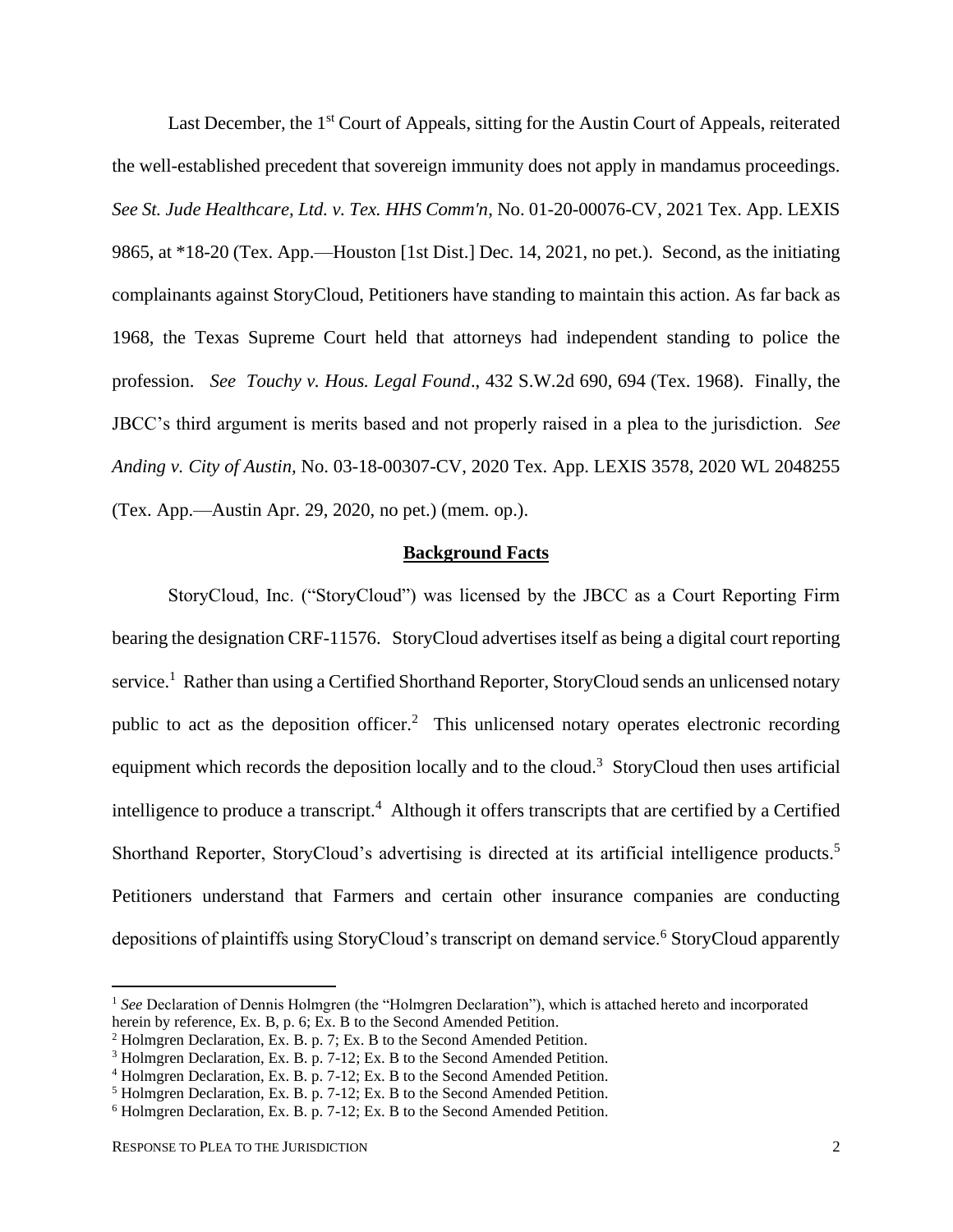understands that it is not operating in the traditional court reporting regulatory structure because it has developed a standard stipulation for the Parties to execute to bypass the Rules and Government Code in an effort to allow its work product to be used at trial.<sup>7</sup> StoryCloud has alleged that it surrendered its registration as a Court Reporting Firm.

Tex. Gov't Code §154.101(f) provides that "all depositions conducted in this state must be recorded by a Certified Shorthand Reporter." Tex. Gov't Code § 151.101(b) provides that a "person may not engage in shorthand reporting in this state unless the person is certified as a shorthand reporter by the Supreme Court under this section or an apprentice court reporter or provisional court reporter…" Tex. Gov't. Code §151.101(c) provides that "A certification issued under this section must be for one or more of the following methods of shorthand reporting: (1) written shorthand; (2) machine shorthand; (3) oral stenography; or (4) any other method of shorthand reporting authorized by the Supreme Court." Tex. Gov't Code §154.101(e) provides that "[a] person may not assume or use the title or designation 'court recorder,' 'court reporter,' or 'shorthand reporter,' or any abbreviation, title, designation, words, letters, sign, card, or device *tending to indicate that the person is a court reporter* or shorthand reporter, unless the person is certified as a shorthand reporter or provisional court reporter by the Supreme Court." As a Certified Court Reporting Firm, StoryCloud must ensure that it is employing Certified Shorthand Reporters to transcribe depositions and that such persons are acting in accordance with Chapter 154 of the Government Code and the rules promulgated by the JBCC. *See* Tex. Gov't Code §154.111(4) and (7).

Tex. Gov't Code §154.111 mandates that the JBCC investigate and enforce Chapter 154 against license Court Reporting Firms. It specifically states that "the commission *shall* reprimand,

<sup>7</sup> Holmgren Declaration, Ex. B. p. 20; Ex. B to the Second Amended Petition.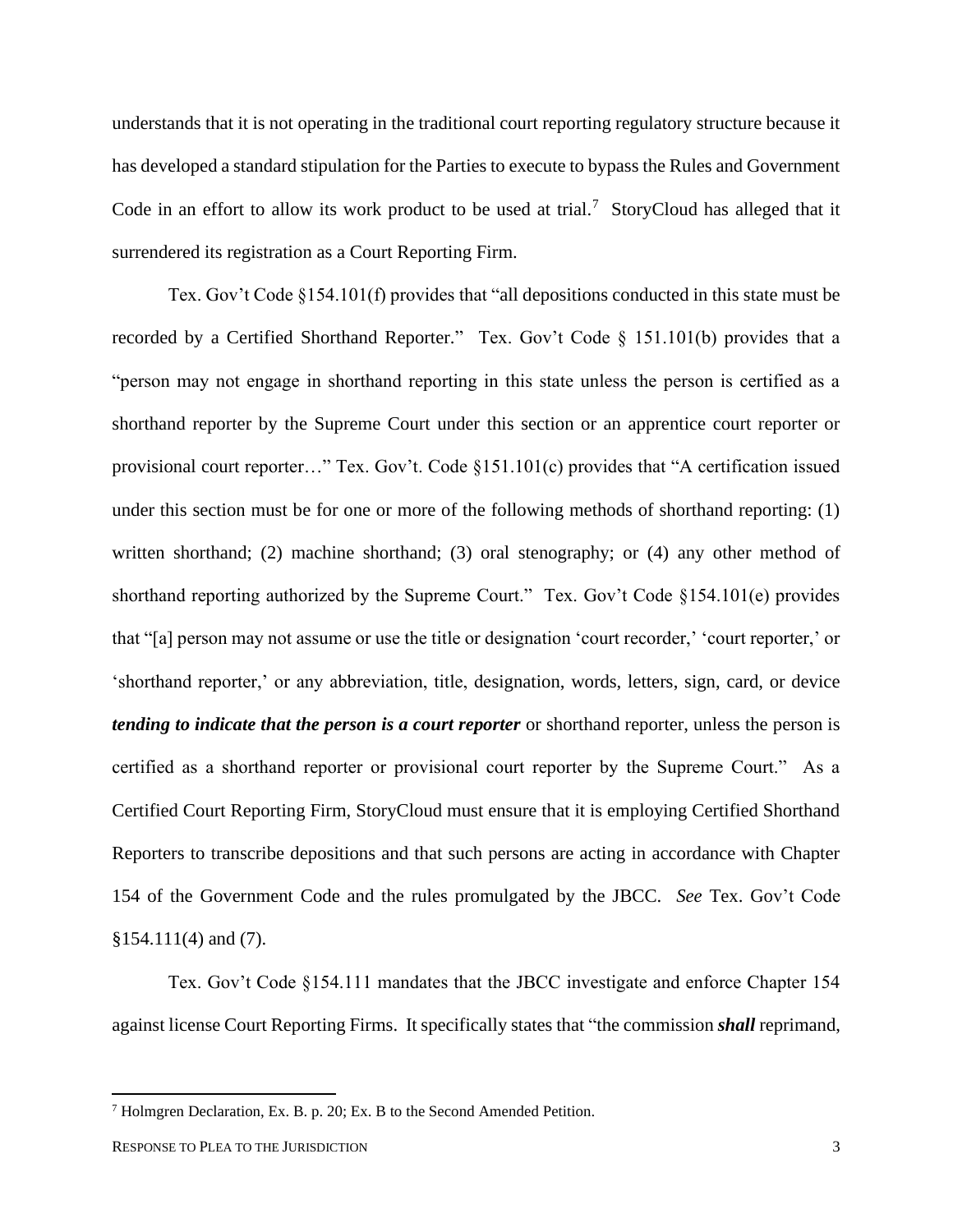assess a reasonable fine against, or suspend, revoke, or refuse to renew the registration of a shorthand reporting firm or affiliate office" if such firm violates Chapter 154. To the extent that StoryCloud is unlicensed, Texas Gov't Code  $\S 154.101(g)$  provides that "[t]he commission may enforce this section by seeking an injunction or by filing a complaint against a person who is not certified by the supreme court." In addition to civil administrative penalties, violations of Gov't Code §154.101 are criminal violations, constituting Class A misdemeanors. *See* Gov't Code §154.113.

On or about March 4, 2020, Petitioners filed a highly detailed complaint against StoryCloud to the JBCC pursuant to Tex. Gov't Code  $§154.111$ .<sup>8</sup> The Complaint detailed numerous violations of Section 154.111 by StoryCloud, including subsections (3), (4), (5), (7), and  $(11).$ <sup>9</sup> In fact, StoryCloud's own website advertises services that clearly violate Section 154.111. The Complaint was assigned Cause Number 0247.<sup>10</sup>

In accordance with JBCC Rule 5.8, "[u]pon receipt of a properly executed Complaint, Commission staff must send a copy of the Complaint and any attachments to the respondent and direct the respondent to submit a written answer to the Complaint, under penalty of perjury, within 20 days after receipt of the notice."<sup>11</sup> Therefore, StoryCloud's response should have been due at the end of March or early April of 2020.

However, after the Complaint was filed, Petitioners were provided with no update or information. On April 13, 2020, the undersigned requested a status update from the JBCC and was told that "[t]he complaint is still in the review process."<sup>12</sup> On May 22, 2020, the undersigned

<sup>8</sup> Holmgren Declaration, Ex. B; Ex. B to the Second Amended Petition.

<sup>&</sup>lt;sup>9</sup> Holmgren Declaration, Ex. B. p. 7-12; Ex. B to the Second Amended Petition

<sup>&</sup>lt;sup>10</sup> Holmgren Declaration, Ex. B. p. 7-12; Ex. B to the Second Amended Petition

<sup>11</sup> Holmgren Declaration, Ex. M.

 $12$  Holmgren Declaration, Ex. C; Ex. C to the Second Amended Petition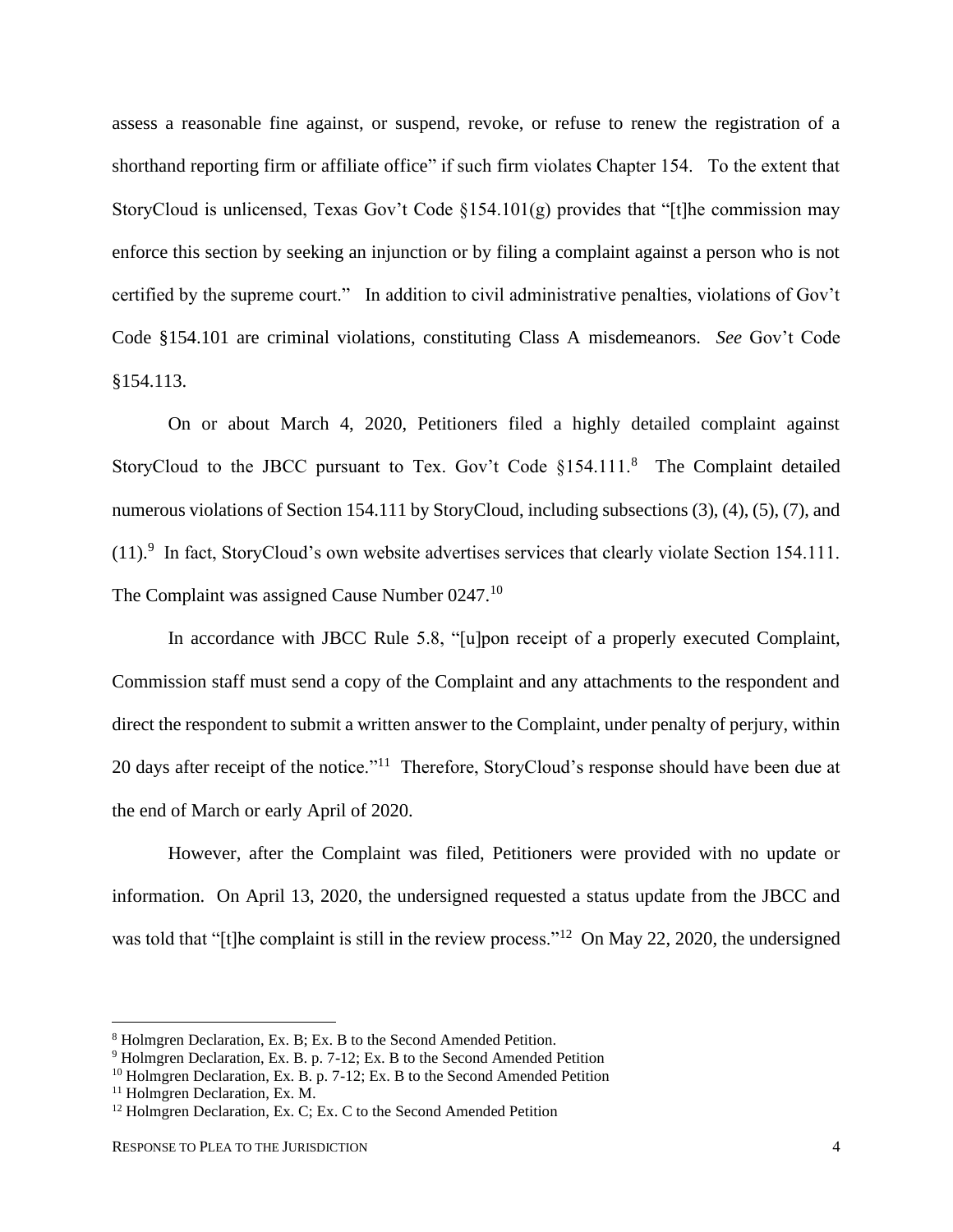requested a further update. Again, Petitioners were told that "[t]he complaint is still in the review process."<sup>13</sup> On July 2, 2020, the undersigned requested another status update. The JBCC indicated that it was "still processing complaints in [the order] in which they are received.<sup>14</sup>

Shortly before Petitioners filed the Complaint, Lorrie Schnoor, the past president of the Texas Court Reporter's Association, filed a complaint against a non-licensed videographer, Trey Perez, which was assigned Cause Number 0238.<sup>15</sup> Mrs. Schnoor's complaint was immediately assigned a final hearing date to occur in April of 2020.<sup>16</sup> The hearing on the Perez complaint was delayed due to covid. Later, the Perez complaint was set for a final hearing to occur in September of 2020, which was later moved to December of  $2020$ .<sup>17</sup> Meanwhile, Petitioners heard nothing regarding their Complaint.<sup>18</sup>

Frustrated with the lack of movement on the Complaint, on October 7, 2020, the undersigned sent a formal letter to the JBCC threatening to file a petition for writ of mandamus against the JBCC unless progress was made on the Complaint.<sup>19</sup> It appears that the threat of mandamus spurred action at the JBCC. On November 3, 2020, JBCC staff reached out to the undersigned to schedule an interview regarding the complaint. The same day, staff reconsidered and determined that an interview was not necessary due to the "nature of this complaint and the legal allegations."<sup>20</sup> The Complaint was finally scheduled to go before the Complaint Review Committee on December 4, 2020, and Petitioners requested to appear at it.<sup>21</sup> This was later moved

<sup>&</sup>lt;sup>13</sup> Holmgren Declaration, Ex. D; Ex. D to the Second Amended Petition

<sup>&</sup>lt;sup>14</sup> Holmgren Declaration, Ex. E; Ex. E to the Second Amended Petition

<sup>&</sup>lt;sup>15</sup> Second Amended Petition, ¶22

<sup>16</sup> Second Amended Petition, ¶22

<sup>17</sup> Second Amended Petition, ¶22

<sup>18</sup> Second Amended Petition, ¶22

<sup>&</sup>lt;sup>19</sup> Holmgren Declaration, Ex. F; Ex. F to the Second Amended Petition

<sup>&</sup>lt;sup>20</sup> Holmgren Declaration, Ex. G; Ex. G to the Second Amended Petition

<sup>21</sup> Second Amended Petition, ¶23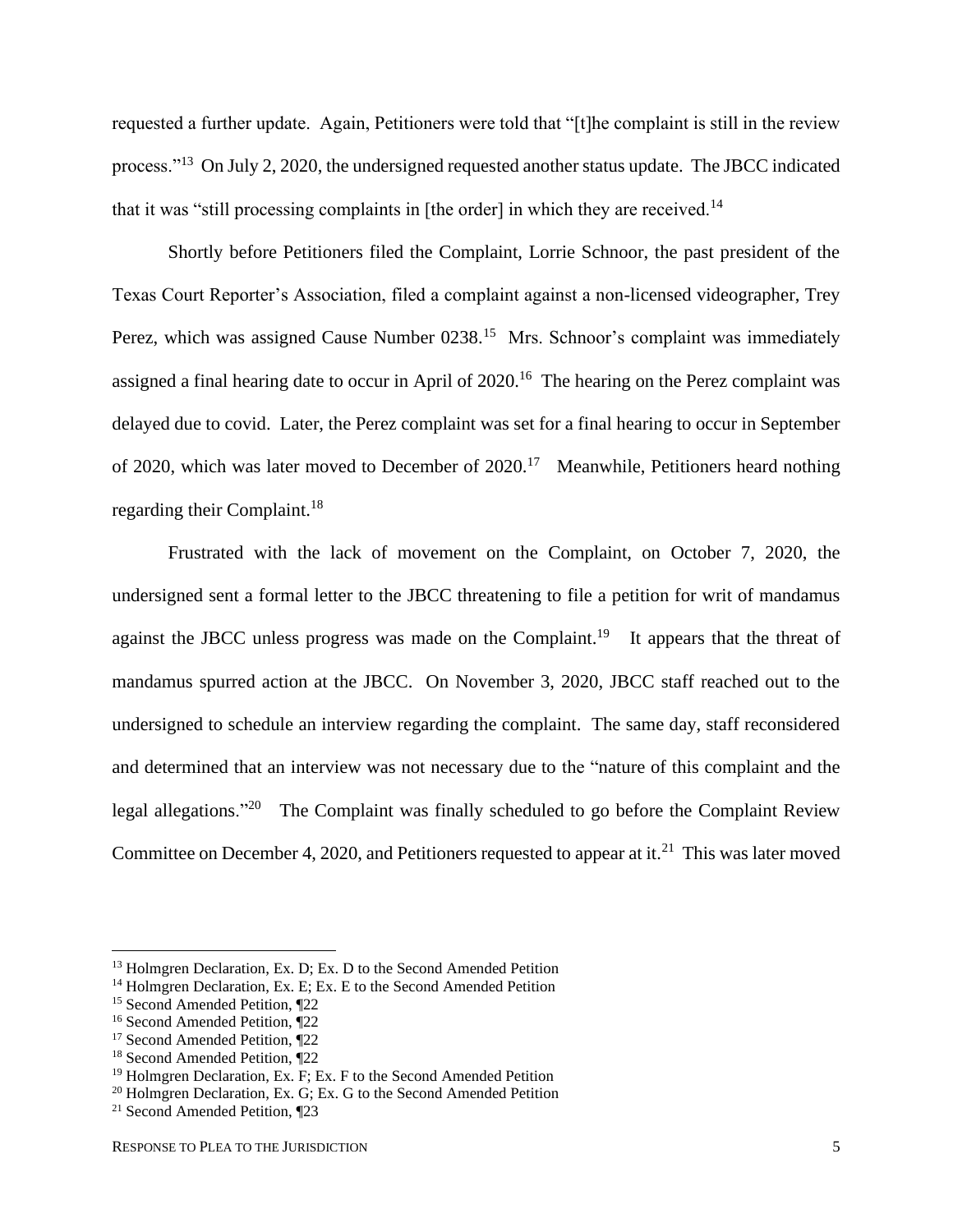to December 18, 2020.<sup>22</sup>

On December 4, 2020, the JBCC sent Petitioners a letter administratively dismissing the Complaint for lack of jurisdiction.<sup>23</sup> Petitioners timely requested a rehearing and a rehearing was granted.<sup>24</sup> On December 17, 2020, the JBCC acknowledged the request for reconsideration and set the matter for JBCC meeting that was scheduled for February 5, 2021.<sup>25</sup> The matter came before the JBCC at its February 5, 2021 meeting and the JBCC administratively dismissed the Complaint for want of jurisdiction, and denied the request for reconsideration. The formal order was entered on February 11, 2021. This appeal and petition for mandamus followed.

## **Arguments and Authorities**

It is well settled that "[w]hether a court has subject matter jurisdiction is a question of law." *Tex. Dep't of Parks & Wildlife v. Miranda,* 133 S.W.3d 217, 226 (Tex. 2004) (*citing Tex. Natural Res. Conservation Comm'n v. IT–Davy,* 74 S.W.3d 849, 855 (Tex.2002). "Whether a pleader has alleged facts that affirmatively demonstrate a trial court's subject matter jurisdiction is a question of law reviewed *de novo.*" *Id.* (emphasis in original).

In considering a plea to the jurisdiction, the Texas Supreme Court has held that "[w]hen a plea to the jurisdiction challenges the pleadings, we determine if the pleader has alleged facts that affirmatively demonstrate the court's jurisdiction to hear the cause." *Id.* (*citing Tex. Ass'n of Bus. v. Tex. Air Control Bd.*, 852 S.W.2d 440, 446, 36 Tex. Sup. Ct. J. 607 (Tex. 1993)). "We construe the pleadings liberally in favor of the plaintiffs and look to the pleaders' intent. If the pleadings do not contain sufficient facts to affirmatively demonstrate the trial court's jurisdiction but do not affirmatively demonstrate incurable defects in jurisdiction, the issue is one of pleading sufficiency

 $22$  Holmgren Declaration, Ex. H; Ex. H to the Second Amended Petition

<sup>&</sup>lt;sup>23</sup> Holmgren Declaration, Ex. I; Ex. I to the Second Amended Petition

<sup>&</sup>lt;sup>24</sup> Holmgren Declaration, Ex. J; Ex. J to the Second Amended Petition

<sup>&</sup>lt;sup>25</sup> Holmgren Declaration, Ex. K; Ex. K to the Second Amended Petition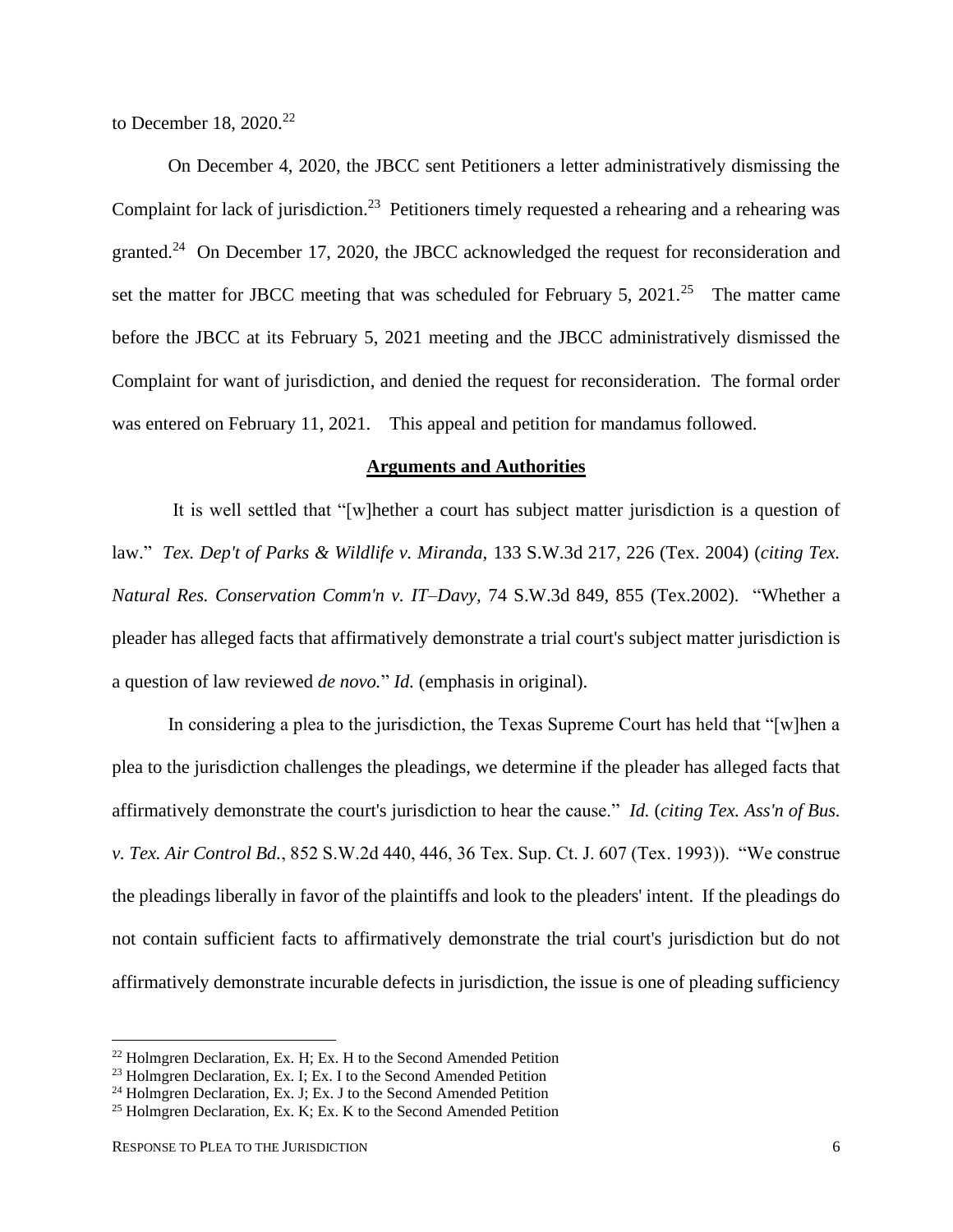and the plaintiffs should be afforded the opportunity to amend." *Tex. Dep't of Parks & Wildlife v. Miranda*, 133 S.W.3d 217, 226-27 (Tex. 2004). The Court is further required to "indulge every reasonable inference and resolve any doubts in the nonmovant's favor." *Id.* at 228.

The Texas Supreme Court has held that "if a plea to the jurisdiction challenges the existence of jurisdictional facts, we consider relevant evidence submitted by the parties when necessary to resolve the jurisdictional issues raised, as the trial court is required to do. *Tex. Dep't of Parks & Wildlife v. Miranda*, 133 S.W.3d 217, 227 (Tex. 2004). "When reviewing a plea to the jurisdiction in which the pleading requirement has been met and evidence has been submitted to support the plea that implicates the merits of the case, we take as true all evidence favorable to the nonmovant." *Id.* at 228 (*citing Sci. Spectrum, Inc. v. Martinez*, 941 S.W.2d 910, 911, 40 Tex. Sup. Ct. J. 438 (Tex. 1997).

## *a. The Commission's plea fails because a mandamus proceeding does not implicate sovereign immunity.*

Under well-established Texas law, "[g]enerally, the district court has exclusive original jurisdiction over mandamus proceedings except when the Constitution or a statute confers original jurisdiction on another tribunal." *In re Nolo Press/Folk Law*, 991 S.W.2d 768, 775 (Tex. 1999). "The authority of district courts to issues writs of mandamus against municipalities has been regularly upheld." *City of Waco v. Bittle*, 167 S.W.3d 20, 27 (Tex. App.—Waco 2005, pet den.) (*citing Anderson v. City of Seven Points,* 806 S.W.2d 791, 793, 34 Tex. Sup. Ct. J. 356 (Tex. 1991); Guthery v. Taylor, 112 S.W.3d 715, 720 (Tex. App.--Houston [14th Dist.] 2003, no pet.); *8 City of Corpus Christi v. Unitarian Church of Corpus Christi*, 436 S.W.2d 923, 927 (Tex. Civ. App.-- Corpus Christi 1968, writ ref'd n.r.e.); TEX. CONST. art. V, § 8 (describing extent of district court's jurisdiction); TEX. GOV'T CODE ANN. § 24.011 (Vernon 2004) (describing district court's jurisdiction to issue writs)).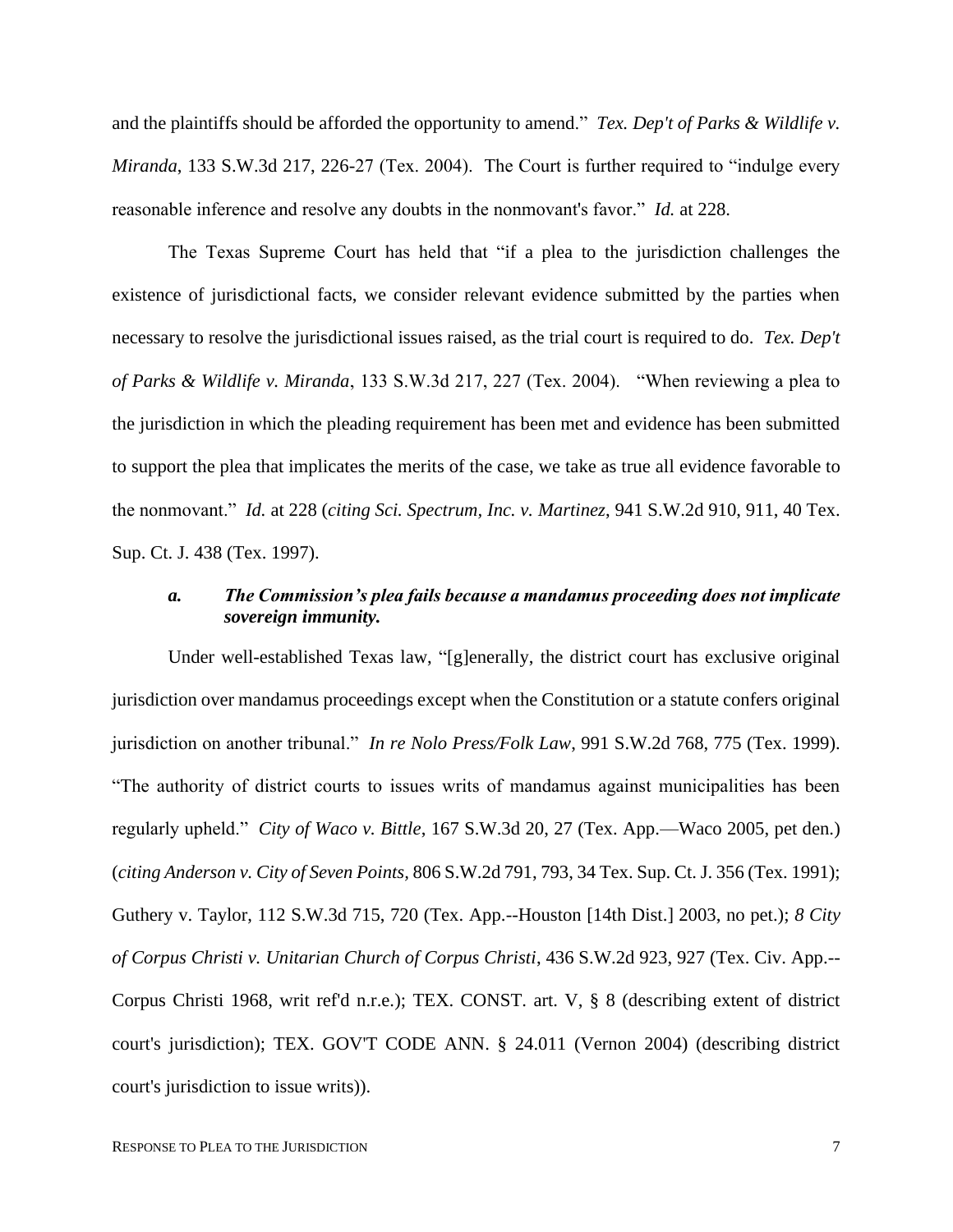More importantly, the Texas Supreme Court has held that "it is clear that suits to require state officials to comply with statutory or constitutional provisions are not prohibited by sovereign immunity." *City of El Paso v. Heinrich*, 284 S.W.3d 366, 372 (Tex. 2009). In December of 2021, the First Court of Appeals, sitting for the Austin Court of Appeals, decided *St. Jude Healthcare, Ltd. v. Tex. HHS Comm'n*, No. 01-20-00076-CV, 2021 Tex. App. LEXIS 9865 (Tex. App.— Houston [1st Dist.] Dec. 14, 2021, no pet.). In *St. Jude*, the plaintiff sought mandamus against the Texas Health and Human Services Commission ("HHCS") regarding a licensure issue. Just as the JBCC has done here, HHSC file a plea to the jurisdiction and challenged St. Jude's petition on sovereign immunity grounds. Quoting *Heinrich*, the Court held that a mandamus proceeding was not barred by sovereign immunity. *Id.* at 18. As a result, the JBCC's sovereign immunity argument fails as a matter of law.

#### *b. As aggrieved parties, Petitioners have standing to maintain this proceeding.*

The general test for standing in Texas requires that there "(a) shall be a real controversy between the parties, which (b) will be actually determined by the judicial declaration sought." *Tex. Ass'n of Bus. v. Tex. Air Control Bd*., 852 S.W.2d 440, 446 (Tex. 1993) (*quoting Board of Water Engineers v. City of San Antonio*, 155 Tex. 111, 114, 283 S.W.2d 722, 724 (1955). "Ordinarily, any person having an interest in the subject matter of the petition is entitled to institute mandamus proceedings, but an officious intermeddler may not seek mandamus in a matter with which he or she is not concerned." *In re BancorpSouth Bank*, No. 05-14-00294-CV, 2014 Tex. App. LEXIS 4052, at \*4 (Tex. App.—Dallas Apr. 14, 2014, orig. proceeding) (*quoting* 55 C.J.S. Mandamus § 48). "Mandamus is a proper remedy for a trial court's action against a non-party who has no right of appeal, but has standing in the mandamus proceeding." *Id.* (citations omitted).

RESPONSE TO PLEA TO THE JURISDICTION 8 Standing is a broad construct in the case of administrative proceedings and the standards for establishing standing have been relaxed over the years. However, back in 1968 (when the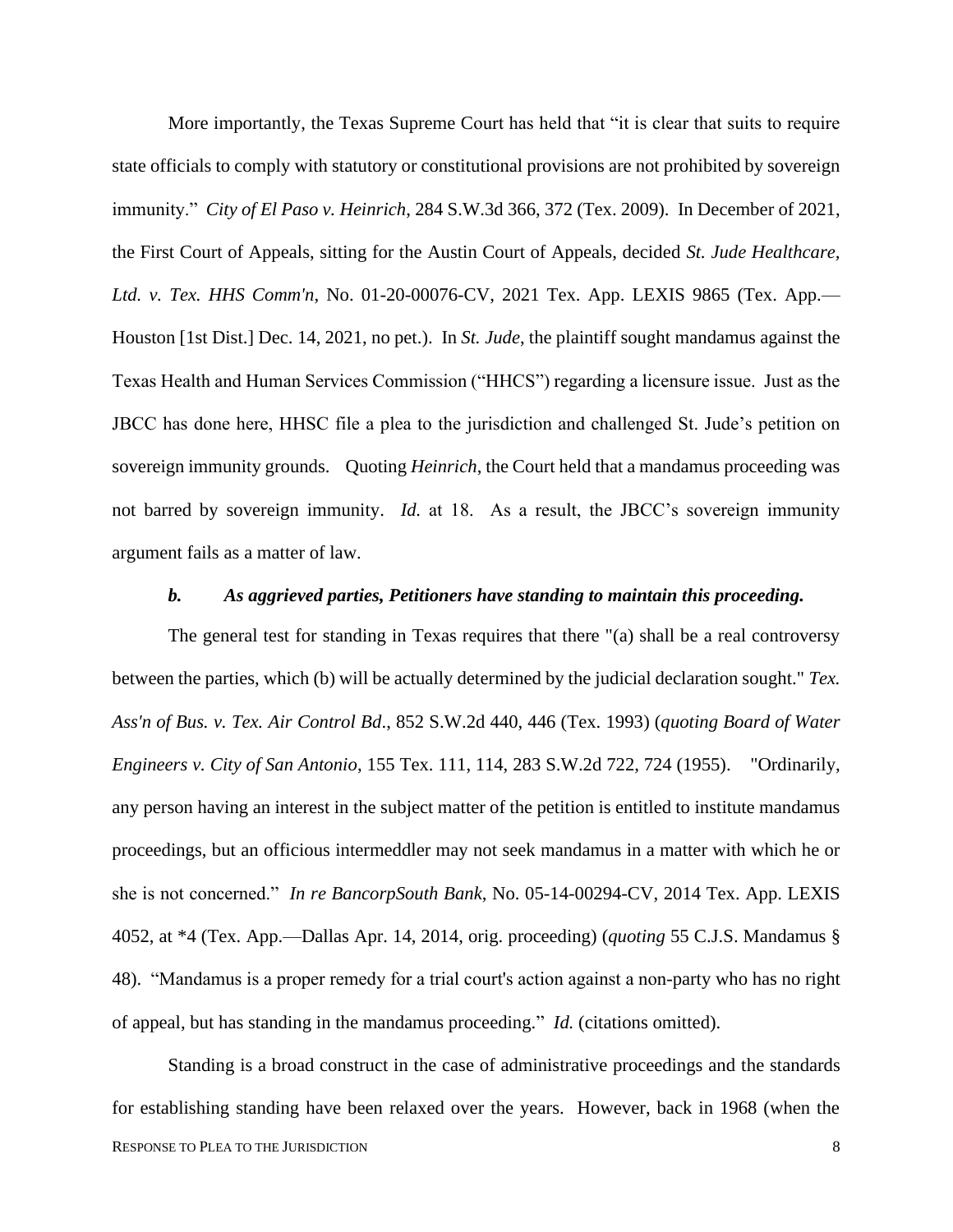concept of standing was far narrower), the Texas Supreme Court held that a group of attorneys had standing to maintain a suit to enjoin the unauthorized practice of law. *See Touchy v. Hous. Legal Found*., 432 S.W.2d 690, 694 (Tex. 1968) ("We hold that, due to the special interest attorneys have in their profession, they have standing to maintain a suit to enjoin action which allegedly damages their profession." (*citing Stewart Abstract Co. v. Judicial Comm'n*, 131 S.W.2d 686 (Tex. Civ. App. -- 1939, no writ); *Woods v. Kiersky*, 14 S.W.2d 825, 828 (Tex. Comm'n App. -- 1929, jdgmt. adopted)). If attorneys have standing to police the profession directly by seeking injunctive relief on their own, most certainly a Certified Shorthand Reporter has standing to force the JBCC to discharge its statutory duties. Petitioners meet this test as Mrs. Holmgren has been a Certified Shorthand Reporter since the 1980s and Preferred Legal Services, Inc. has been a Shorthand Reporting Firm since the 1990s.

Given the manner in which they are regulated, Certified Shorthand Reporters, like attorneys, have a special interest in maintaining their profession. While other professions are regulated by the executive branch, Certified Shorthand Reporters are regulated by the JBCC, a subdivision of the Administrative Office of the Courts, which is a subdivision of the judiciary. As a subdivision of the judiciary, the JBCC operates outside of the normal quasi-judicial process of the State Office of Administrative Hearings. Therefore, the same concerns giving attorneys standing to police the profession apply to Certified Shorthand Reporters, who (like attorneys) are officers of the Court, and Court Reporting Firms. As such, Certified Shorthand Reporters have standing de jure according to *Touchy*.

Turing to the specifics of Petitioners' grievance, Tex. Gov't. Code §153.0001(a) provides that "[t]o file a complaint with the commission against a regulated person or another person alleged to have unlawfully engaged in conduct regulated under this subchapter" a person must comply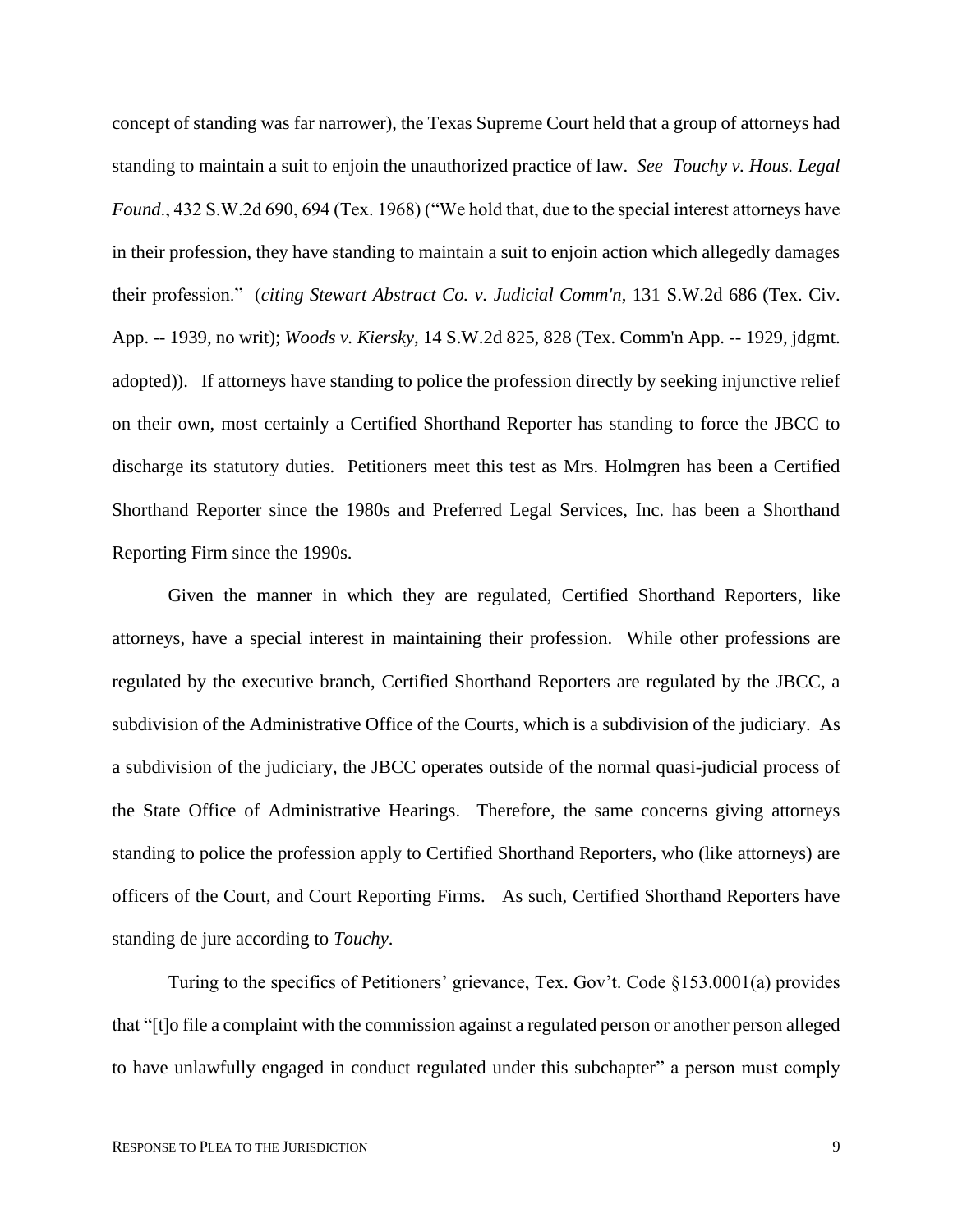with the requirements set forth therein. Petitioners complied with each of §153.001(a)'s requirements. This is expressly a private right vested in the public because Gov't Code §153.0001(c) provides that "[t]his section does not preclude the commission, an advisory board of the commission, or a court of this state from filing a complaint." Gov't. Code  $$154.111(a)$ provides that, after it receives a complaint and affords a respondent their due process rights, "the commission *shall* reprimand, assess a reasonable fine against, or suspend, revoke, or refuse to renew the registration of a shorthand reporting firm or affiliate office" for certain violations enumerated therein. (emphasis added).

On March 4, 2020, Petitioners filed a conforming complaint with the JBCC.<sup>26</sup> Therein, Petitioners satisfied each of the requirements of §153.0001(a). Petitioners even provided evidentiary support for numerous acts or omissions listed in Gov't Code §154.111(a), including, subsections (1), (3), (4), and (7).<sup>27</sup> In that regard, Petitioners are not "officious intermeddler(s)." Rather, they availed themselves of a statutorily-prescribed procedure to bring a complaint against someone (StoryCloud) who was violating Chapter 154. At that point, Petitioners had a legally protectable interest in ensuring that the JBCC performed its duties as an agency of the State vested with regulatory, investigative, and enforcement powers. Therefore, the first prong of standing was met.

Because StoryCloud was a licensee at the time of the JBCC complaint, Gov't. Code 154.111(a) required the JBCC to take action. Instead of acting, the JBCC made a legal determination that it had no jurisdiction and took no action whatsoever. This injury is directly traceable to the conduct at issue in the petition, satisfying the second prong. Finally, if mandamus is granted, the JBCC will be required to do its job. Bear in mind, Petitioners do not seek to compel

<sup>&</sup>lt;sup>26</sup> Holmgren Declaration, Ex. B; Ex. B to the Second Amended Petition

<sup>&</sup>lt;sup>27</sup> Holmgren Declaration, Ex. B; Ex. B to the Second Amended Petition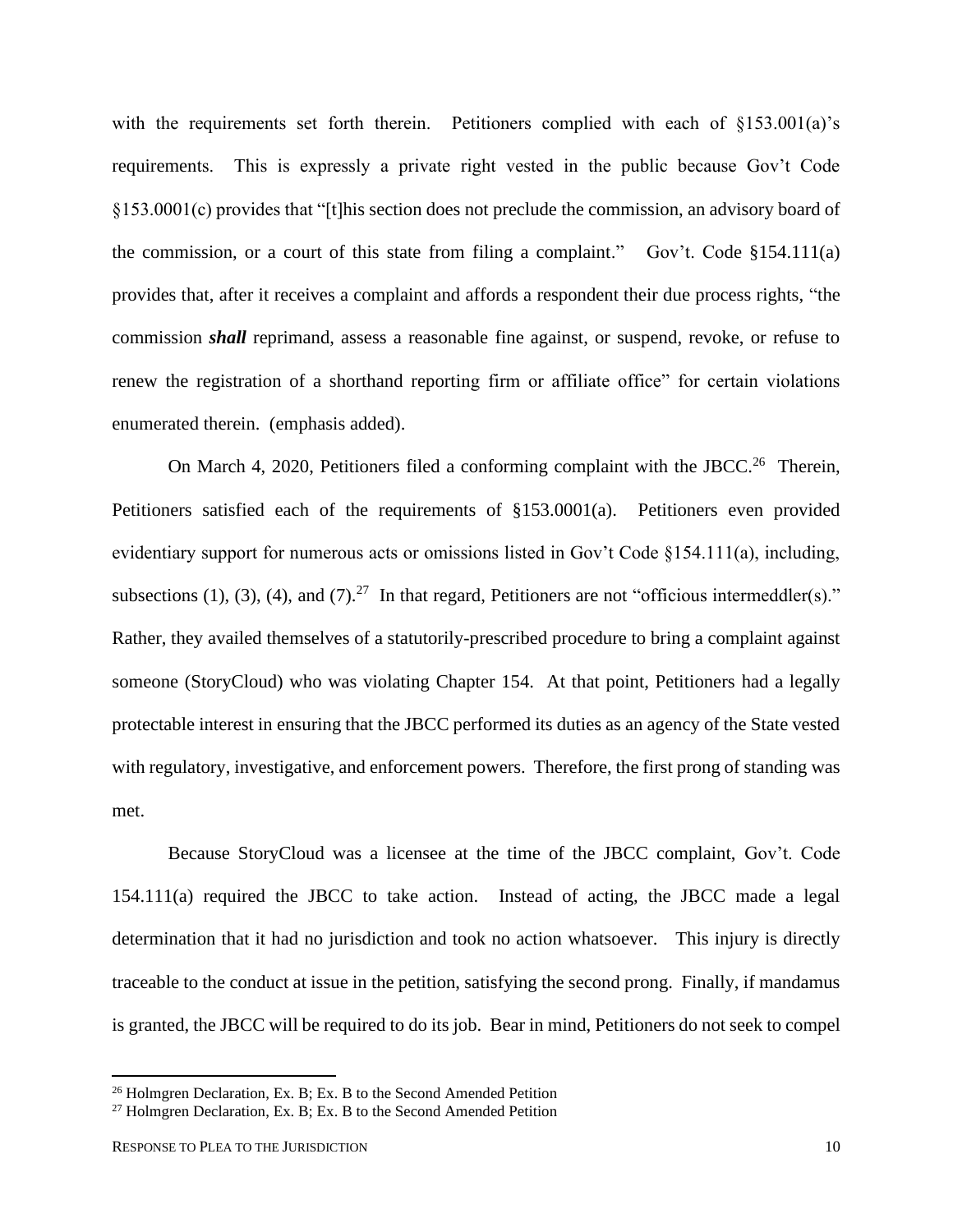an outcome. Rather they seek the Court's assistance in forcing the JBCC to discharge its statutorily imposed duties, something it entirely failed to do in this regard. Mandamus, if issued, will compel the JBCC to at least complete the process. Therefore, the third element of standing is met. As a result, the plea to the jurisdiction fails and should be denied.

## *c. Subsection D of the Plea is an improper request for consideration on the merits; however, in any event mandamus is proper and warranted.*

Other State agencies have made the same arguments regarding the "ministerial act" limitation of mandamus in the context of a plea to the jurisdiction. The Austin Court of Appeals has held that whether an act is ministerial or not is a merits-based question and not a question of jurisdiction. In *Enriquez v. Wainwright*, No. 03-18-00189-CV, 2018 Tex. App. LEXIS 10241, 2018 WL 6565017 (Tex. App.—Austin Dec. 13, 2018, no pet.) (mem. op.), an inmate filed a petition for writ of mandamus seeking to compel prison officials to perform what he argued were ministerial acts. 2018 Tex. App. LEXIS 10241, at \*1. The prison officials filed a plea to the jurisdiction arguing the trial court lacked jurisdiction over the petition because the acts the inmate sought to compel were discretionary, and not ministerial. 2018 Tex. App. LEXIS 10241, at \*2. The trial court granted the plea. *Id.* The court of appeals held the trial court had jurisdiction over the mandamus petition, without regard to the merits. 2018 Tex. App. LEXIS 10241, [WL] at \*3 ("A plea to the jurisdiction should not be used to address whether a petitioner is entitled to mandamus relief. The trial court had jurisdiction over Enriquez's request for mandamus relief, without regard to its merits.").

In *Anding v. City of Austin,* No. 03-18-00307-CV, 2020 Tex. App. LEXIS 3578, 2020 WL 2048255 (Tex. App.—Austin Apr. 29, 2020, no pet.) (mem. op.), the Andings sought mandamus relief against a municipal court judge related to his review of an administrative hearing over certain ordinance violations. 2020 Tex. App. LEXIS 3578, [WL] at \*1. The judge asserted a plea to the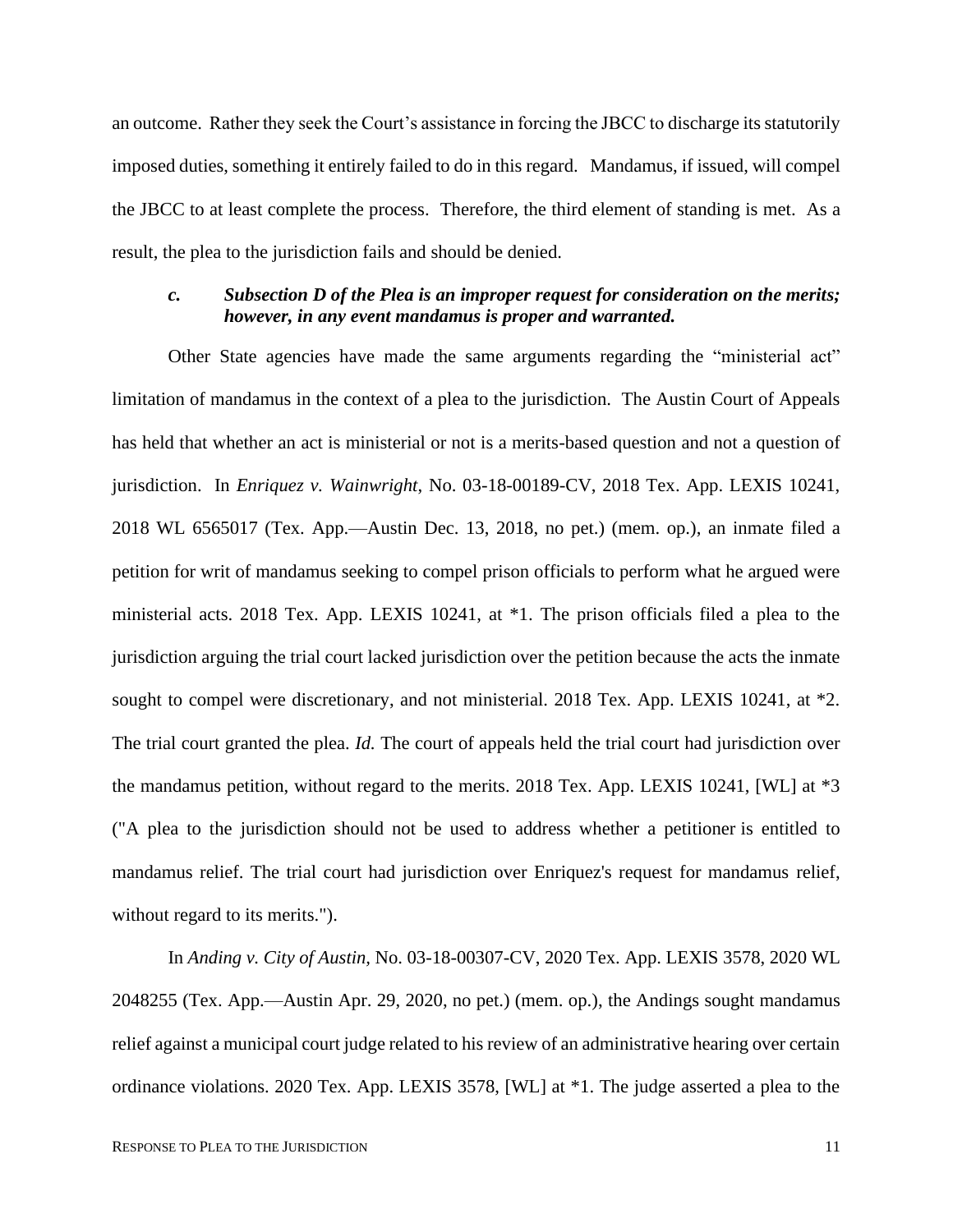jurisdiction arguing the trial court lacked jurisdiction over the Andings' petition for writ of mandamus because they had an adequate remedy at law, and they were not seeking to compel a ministerial act. 2020 Tex. App. LEXIS 3578, [WL] at \*6. The trial court sustained the plea and dismissed the Andings' petition for writ of mandamus. *Id*. On appeal, the court concluded the trial court had jurisdiction over the Andings' petition because they were seeking to compel a public official—the municipal court judge—to perform a ministerial act. *Id*. Whether the act the Andings sought to compel the judge to perform was truly ministerial went to the merits of the claim:

> [The municipal court judge] argued and the district court apparently agreed that mandamus was not available because the Andings had an adequate remedy by appeal and because the relief sought was not the performance of a ministerial act. Such a ruling would not, however, operate to deprive the district court of subject-matter jurisdiction over the Andings' claim. Instead, such a conclusion would dictate the denial of the requested mandamus relief, a decision that could then be appealed as in any other civil suit.

*Id*. The court reversed the trial court's order granting the plea to the jurisdiction and remanded the case for the trial court to consider the merits of the mandamus claim. 2020 Tex. App. LEXIS 3578, [WL] at \*7. For the same reasons, the Plea should be denied.

Turning briefly to the merits-based arguments, the JBCC simply misstates the law. Mandamus is not limited to "ministerial acts" and applies in the administrative context. *See St. Jude,* 2021 Tex. App. LEXIS 9865, at \*18-20. As far back as 1937, the Texas Supreme Court has held that " a mandamus will lie to correct a gross abuse of discretion upon the part of boards or officers entrusted with such discretion, when such abuse is so clearly shown as to establish the fact that in performing the act complained of the officers acted wholly through fraud, caprice, or by a purely arbitrary decision, and without reason." *San Antonio v. Zogheib*, 129 Tex. 141, 149, 101 S.W.2d 539, 543 (1937). More recently, that test has been distilled as follows: An agency's decision is arbitrary or results from an abuse of discretion if the agency: (1) failed to consider a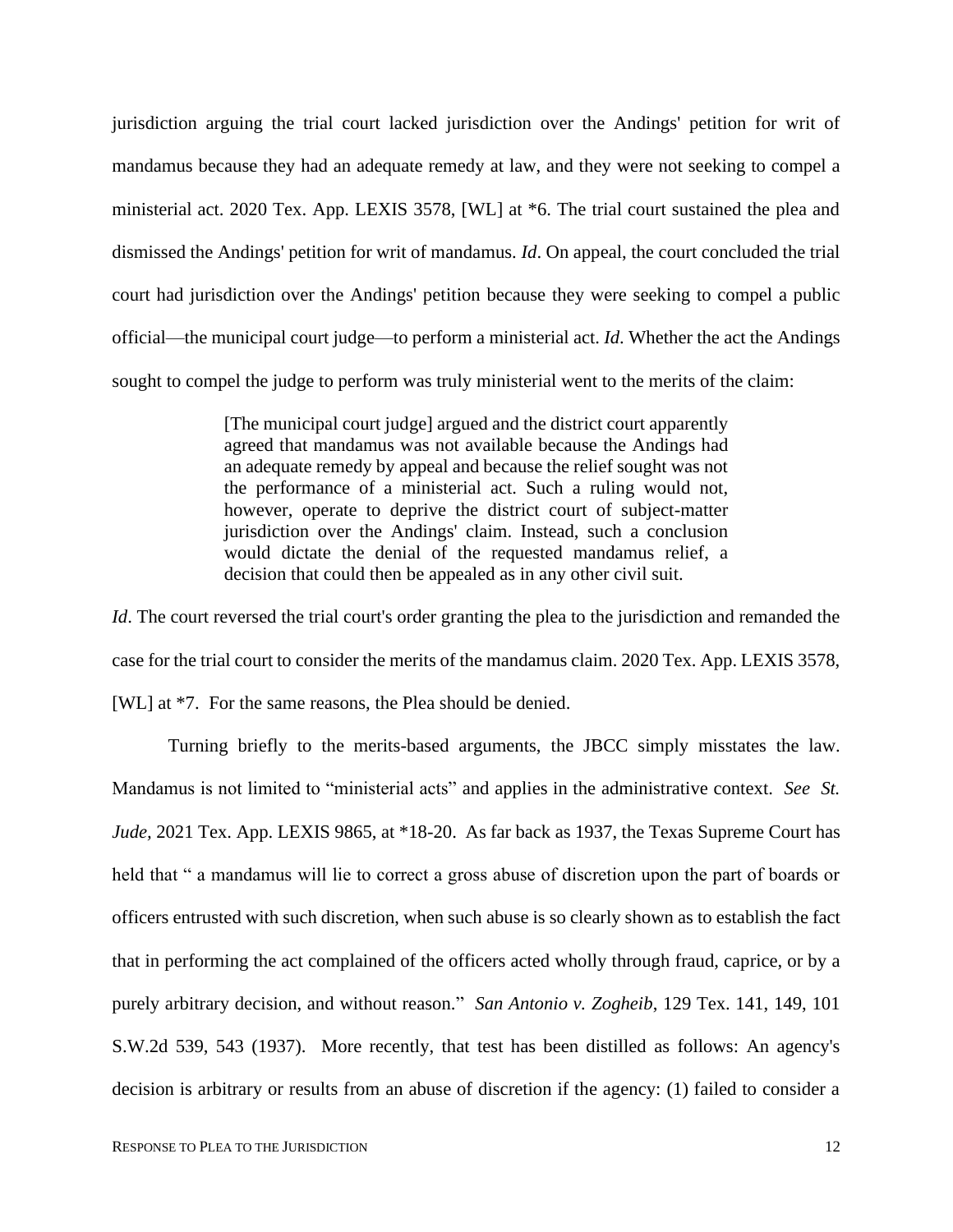factor the legislature directs it to consider; (2) considers an irrelevant factor; or (3) weighs only relevant factors that the legislature directs it to consider but still reaches a completely unreasonable result. *City of El Paso v. Pub. Util. Comm'n*, 883 S.W.2d 179, 184 (Tex. 1994) (*citing Gerst v. Nixon*, 411 S.W.2d 350, 360 n. 8 (Tex. 1966)).

"It is a general principle of administrative law that an administrative agency has no inherent power. An agency's jurisdiction and the nature and extent of its powers must be found within the constitutional and statutory provisions applicable to the agency." *Blount v. Metro. Life Ins. Co.,* 677 S.W.2d 565, 574 (Tex. App.—Austin 1984, no pet.) Further, "if an agency indeed has no jurisdiction over [\*\*4] the subject matter, any order made in that matter is void." *Id.* (*citing Security State Bank v. State,* 169 S.W.2d 554 (Tex. Civ. App. 1943, writ ref'd w.o.m.); *Key Western Life Ins. Co. v. State Board of Ins*., 163 Tex. 11, 350 S.W.2d 839 (1961). It is axiomatic that "[t]he existence of subject-matter jurisdiction is a question of law that can be challenged. . .." *Klumb v. Hous. Mun. Emples. Pension Sys*., 458 S.W.3d 1, 8 (Tex. 2015) (*citing Bland Indep. Sch. Dist. v. Blue*, 34 S.W.3d 547, 554 (Tex. 2000)).

In the context of mandamus, the Texas Supreme Court has held that misinterpretations of the law are ultra vires acts:

> Although mandamus will not issue to control an officer's legitimate exercise of discretion, it may issue to enforce the performance of a nondiscretionary or ministerial act. *Cobra Oil & Gas Corp. v. Sadler*, 447 S.W.2d 887, 896 (Tex. 1969) (orig. proceeding). In this regard, a public officer has no discretion or authority to misinterpret the law. *See, e.g., Jessen Assocs., Inc. v. Bullock*, 531 S.W.2d 593, 602 (Tex. 1975) (original proceeding to compel the comptroller to issue a warrant for payment of architects' services); *Gordon v. Lake*, 163 Tex. 392, 356 S.W.2d 138, 141 (Tex. 1962) (original proceeding to compel secretary of state to file a corporate charter); *Tarrant Cnty. Water Control & Improvement Dist. No. 1 v. Pollard*, 118 Tex. 138, 12 S.W.2d 137, 139 (Tex. 1929) (original proceeding to compel attorney general to approve bonds and certify them to comptroller for registration). Similarly, when an alleged mistake of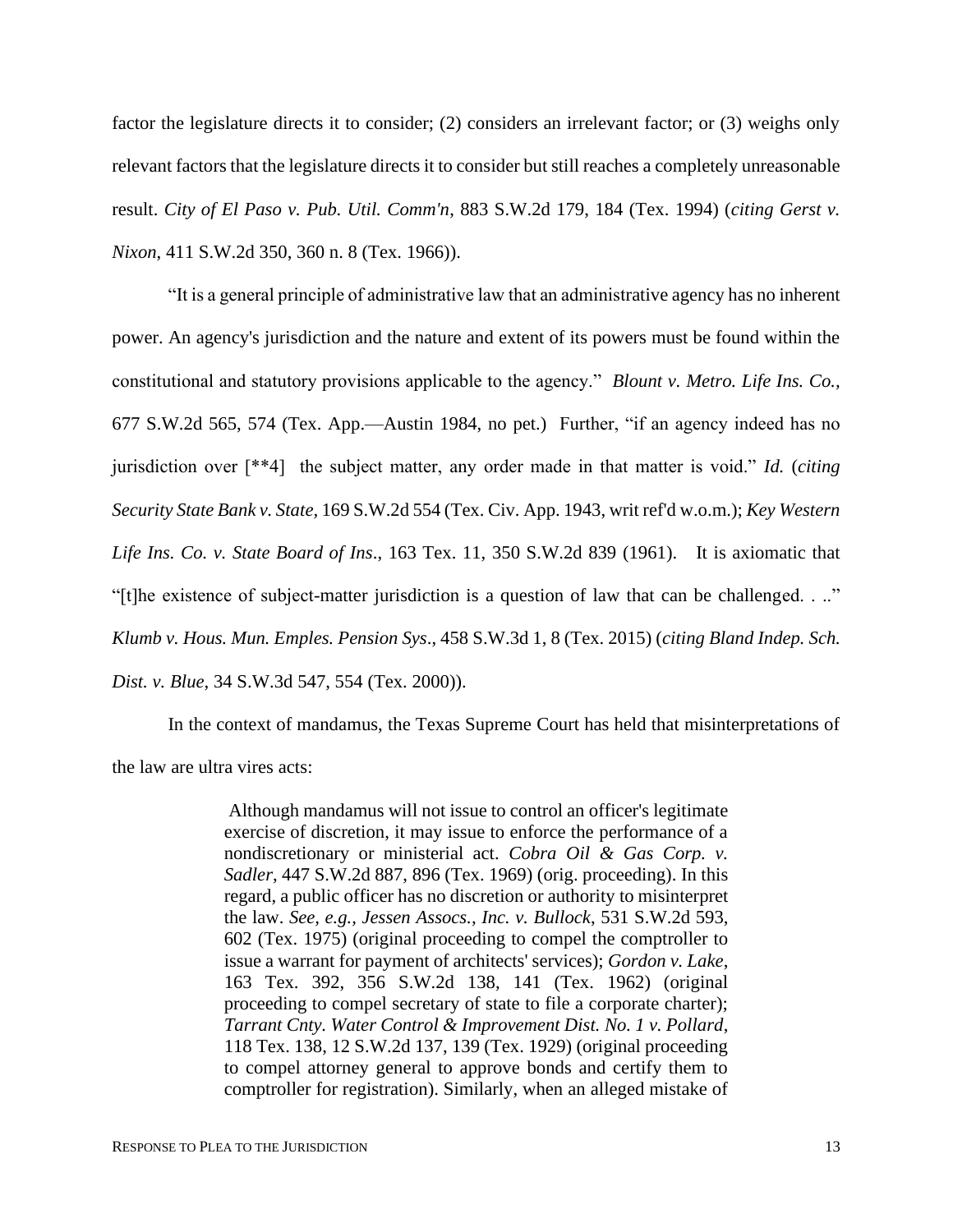law involves an issue of statutory construction, *our review is de novo*. *First Am. Title Ins. Co. v. Combs*, 258 S.W.3d 627, 631 (Tex. 2008).

*In re Smith*, 333 S.W.3d 582, 585 (Tex. 2011) (emphasis added). Further, "[m]andamus is an appropriate remedy by which to compel the exercise of discretion when a lower court refuses to exercise the discretion with which it is vested." *Cessna Aircraft Co. v. Kirk,* 702 S.W.2d 321, 323 (Tex. App.—Eastland 1986, orig. proceeding). Finally, mandamus is proper to "correct a clear abuse of discretion or the violation of a duty imposed by law when there is no other adequate remedy by law." *Id.* 

Tex. Gov't. Code §154.111(a) commands the JBCC to take enforcement action against firms that, among other things, violate Chapter 154. Gov't. Code 154.100 commands the JBCC to take enforcement action against individual licensees that, among other things, violate Chapter 154. The word "shall" in the statute is mandatory. *See* Gov't Code §311.016(2). Gov't. Code §154.101(g) grants the JBCC the discretion to enforce Chapter 154 against non-licensees. At the time that the StoryCloud complaint was filed, StoryCloud was a licensee. Therefore, enforcement action was mandatory. Even if StoryCloud had not been licensed, the JBCC has twice recently refused to enforce Chapter 154 against digital reporters citing a lack of jurisdiction. This, alone, demonstrates that the JBCC is abusing its discretion by choosing not to exercise it.

The JBCC cites *Logos* and Tex. Gov't Code §153.001 for the proposition that its enforcement mandates are discretionary. *Logos* is not a mandamus case and involved a competitor seeking to invalidate an award of a state-contract so that it can get the contract instead. This case is different. Petitioners do not seek to compel a specific result, but to compel compliance with a process. Gov't Code §153.001 is simply an enabling statute giving the JBCC the right to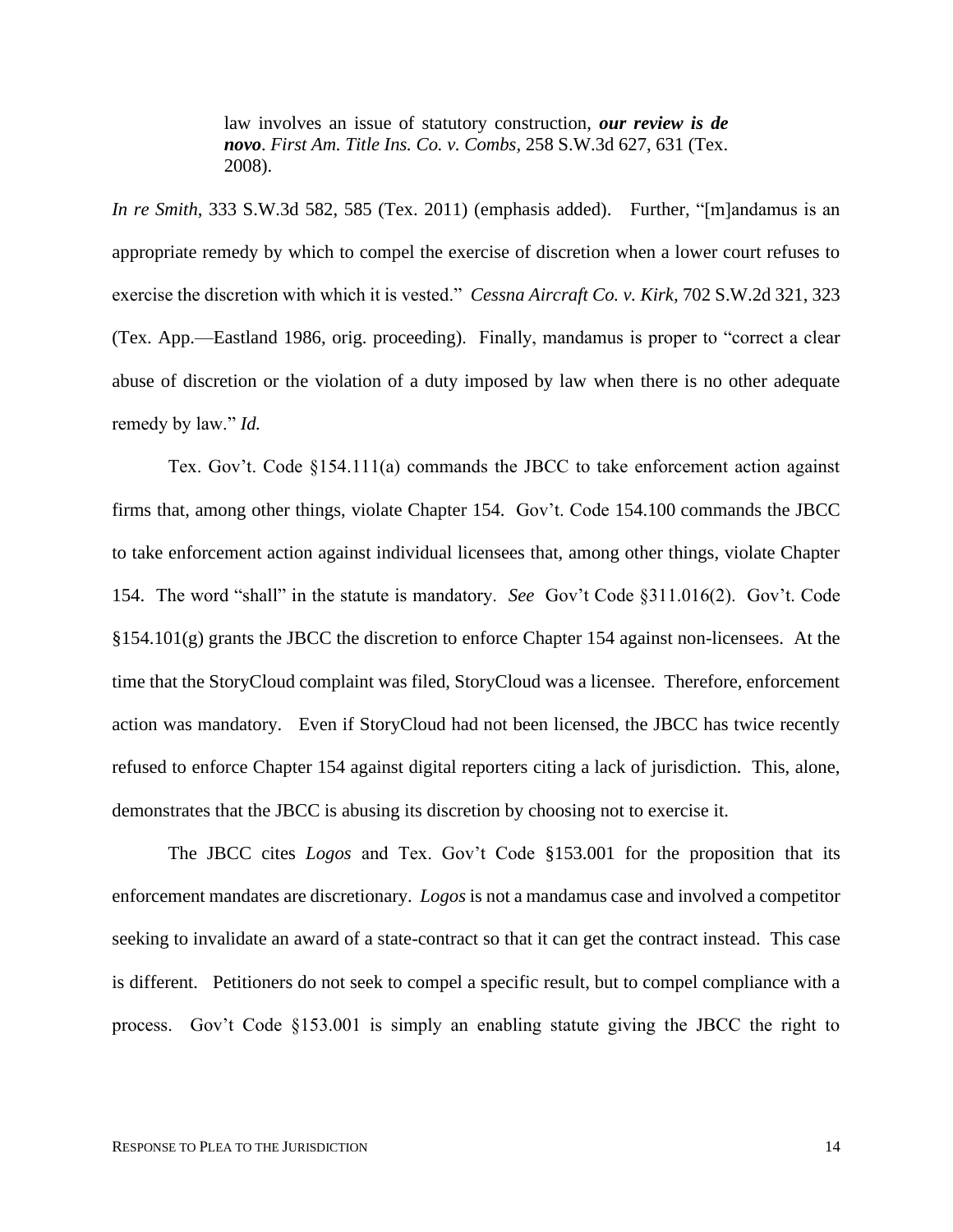investigate. It must be read in conjunction with the mandatory enforcement duties in §154.110 and 154.111, which are mandatory.

Chapter 154 clearly vests jurisdiction with the JBCC to take enforcement action. It's determination to the contrary is simply a "misinterpretation of the law." While the JBCC attempts to conflate its determination that it lacked jurisdiction with an argument that StoryCloud did not violate Chapter 154, the JBCC cannot have it both ways. If it lacked jurisdiction to act, any act would have been void. Therefore, legally no action was taken by the JBCC. The JBCC cannot simultaneously claim that it lacked jurisdiction to act and that it discharged its statutory duties. It is an either-or proposition. In determining that it lacked jurisdiction to consider the complaint, the JBCC committed an error of law that is reviewable *de novo* by this Court on mandamus. As such, the Plea should be denied.

### *d. The JBCC has cited no authority for the proposition that the Court does not have jurisdiction over the administrative appeal portion of the Petition.*

The JBCC has cited no authority for the proposition that the Administrative Procedures Act does not apply to the JBCC. It fits the definition of "State Agency" under Gov't Code 2001.003(7). Therefore, the appellate procedures of Gov't Code §2001.171 apply.

#### **Conclusion**

It is well-established that mandamus proceedings are not subject to sovereign immunity. The JBCC's plea simply ignores this binding precedent. Under *Touchy* and the more recent cases regarding standing, it is clear that Petitioners have standing to seek mandamus relief as complainants in Chapter 153's enforcement process. Finally, the JBCC's arguments regarding the underlying claims are merits based arguments that are outside the procedural scope of a dilatory plea. Regardless, Petitioners have demonstrated that mandamus relief is not only available, but warranted.